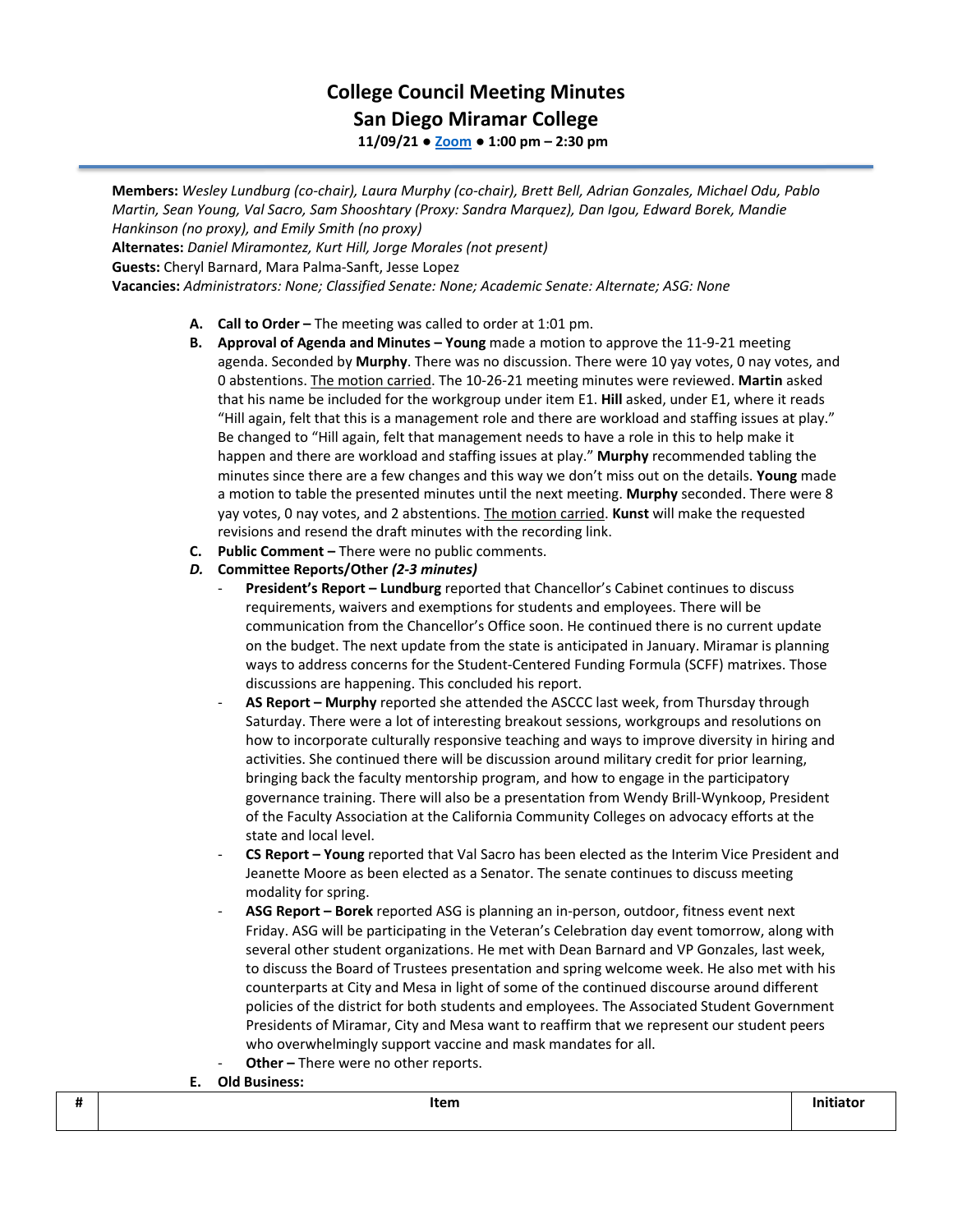| 1              | Accreditation (Standing item) - Palma-Sanft reported that the tri-chair teams are complete. She and                   | Miramontez/  |
|----------------|-----------------------------------------------------------------------------------------------------------------------|--------------|
|                | Miramontez are scheduling the follow-up trainings before the end of the semester. Most have been                      | Palma-Sanft  |
|                | scheduled. Miramontez stated he was engaged in districtwide coordination on Monday. The timeline and                  |              |
|                | district support were the topics of focus.                                                                            |              |
| $\overline{2}$ | <b>ACTION:</b> Taskforce to Create Process to Make Changes to Governance Handbook (attachments) - Murphy              | Murphy/      |
|                | reported that she has not received any feedback on the process or form. Borek reported that there were no             | Gonzales     |
|                | objections from ASG. Young also reported that there were no objections from the Classified Senate. There              |              |
|                | was no discussion. Odu made a motion to adopt the proposed process, form and timeline to request changes              |              |
|                | to the governance handbook. Martin seconded. There was no further discussion. There were 10 yay votes, 0              |              |
|                | hay votes, and 0 abstentions. The motion carried. Martin brought forward a concern regarding how the                  |              |
|                | Academic Steering Committee and Curriculum Committee work together. This led to a brief discussion about              |              |
|                | process.                                                                                                              |              |
| $\mathbf{3}$   | Participatory Governance Meetings for Spring - Murphy stated that per the governance handbook, we have                | Lundburg/    |
|                | bound ourselves to follow the Brown Act. We need to decide if we want to specify or clarify the language in           | Young/       |
|                | the handbook. Now that the process to make changes is approved, we could initiate a change and allow                  | Borek/       |
|                | participatory governance committees to decide their own meeting modalities for the spring. Borek noted                | Murphy       |
|                | that this excluded the Associated Student Government and Academic Senate (and any subcommittees) as                   |              |
|                | they are legally bound to follow the Brown Act in its entirety. The Classified Senate has voluntarily voted to        |              |
|                | follow the Brown Act. This change would apply only to participatory governance committees. Lundburg                   |              |
|                | asked if we want to take action on this and put it to the task force. He recommended there be a motion.               |              |
|                | Murphy made a motion to assign this item to the task force. Borek seconded. Lundburg asked if we need to              |              |
|                | add in a timeline. Murphy asked when is the last meeting. Kunst responded December 14 <sup>th</sup> . Borek clarified |              |
|                | that the intention is to use the change process that was just approved and to initiate this change between            |              |
|                | now and the next meeting. College Council can take action at the next meeting and implement the change                |              |
|                | for the start of next semester. This way committees can decide if they will meet in-person, virtually, or hybrid      |              |
|                | in the spring. Borek pulled his second from Murphy's previous motion and made an amendment to the                     |              |
|                | motion. Murphy pulled her previous motion. Borek made a motion to use the governance handbook change                  |              |
|                | request process (that was just approved) to initiate a change in the Brown Act requirements between now               |              |
|                | and December 14 <sup>th</sup> so College Council can take action at the next meeting and implement the change for the |              |
|                | start of next semester, which will allow committees to decide if they will meet in-person, virtually, or hybrid       |              |
|                | in the spring. Martin seconded. Murphy noted that it is important that this be shared with the constituencies         |              |
|                | and committees because there isn't time for it to go back and forth. Martin agreed with Murphy. He                    |              |
|                | suggested that an announcement be made and/or that the deans and chairs are involved, if they want to be.             |              |
|                | There were 10 yay votes, 0 nay votes, and 0 abstentions. The motion carried unanimously.                              |              |
| 4              | <b>ACTION:</b> Board of Trustees Presentation Planning, February $10^{th}$ – Gonzales shared that he Dean Barnard and | Gonzales/    |
|                | Borek met last week. There was some confusion at the last meeting about the planning for this presentation            | Barnard/     |
|                | and spring welcome week but both topics were discussed. He continued that this presentation should                    | <b>Borek</b> |
|                | highlight the good things we are doing at Miramar. He recommended telling a story about the journey of                |              |
|                | Miramar and our students and highlighting the good work we have done with our food pantry/basic needs,                |              |
|                | mental health, STEM, and the REC Center. Barnard added her take away from the student discussion was                  |              |
|                | that Miramar cares. We are close knit, have faculty and staff that are willing to help, and there is a sense of       |              |
|                | community at Miramar unlike City and Mesa. Borek added that Miramar's ASG and student clubs have been                 |              |
|                |                                                                                                                       |              |
|                | more engaged during the pandemic than City and Mesa's. He recommended showcasing that we are a                        |              |
|                | student ready college (or trying to be). How can the board support Miramar? College is about the                      |              |
|                | connections that you make. The board can help Miramar help student because were already doing it with so              |              |
|                | little lets give them enough to do it even more as Miramar continues to grow.                                         |              |

## **F. New Business:**

| Item                                                                                                        | Initiator |
|-------------------------------------------------------------------------------------------------------------|-----------|
|                                                                                                             |           |
| Committee on Committee's (ConC) Committee Appointment Process Update - Martin shared that the last          | Martin    |
| meeting was well attended and there was lots of information. Before the meeting there was a lack of clarity |           |
| but now we are in a pretty good place. There was one screening committee (Biology) that was delayed         |           |
| because we were quick enough. Talked with deans and chairs to see if process will work. Gonzales made a     |           |
| motion to extend time by three minutes. Seconded by Young. There were no objections. Gonzales expressed     |           |
| caution when trying to identify people's backgrounds. Murphy some concerns about legal territory and had to |           |